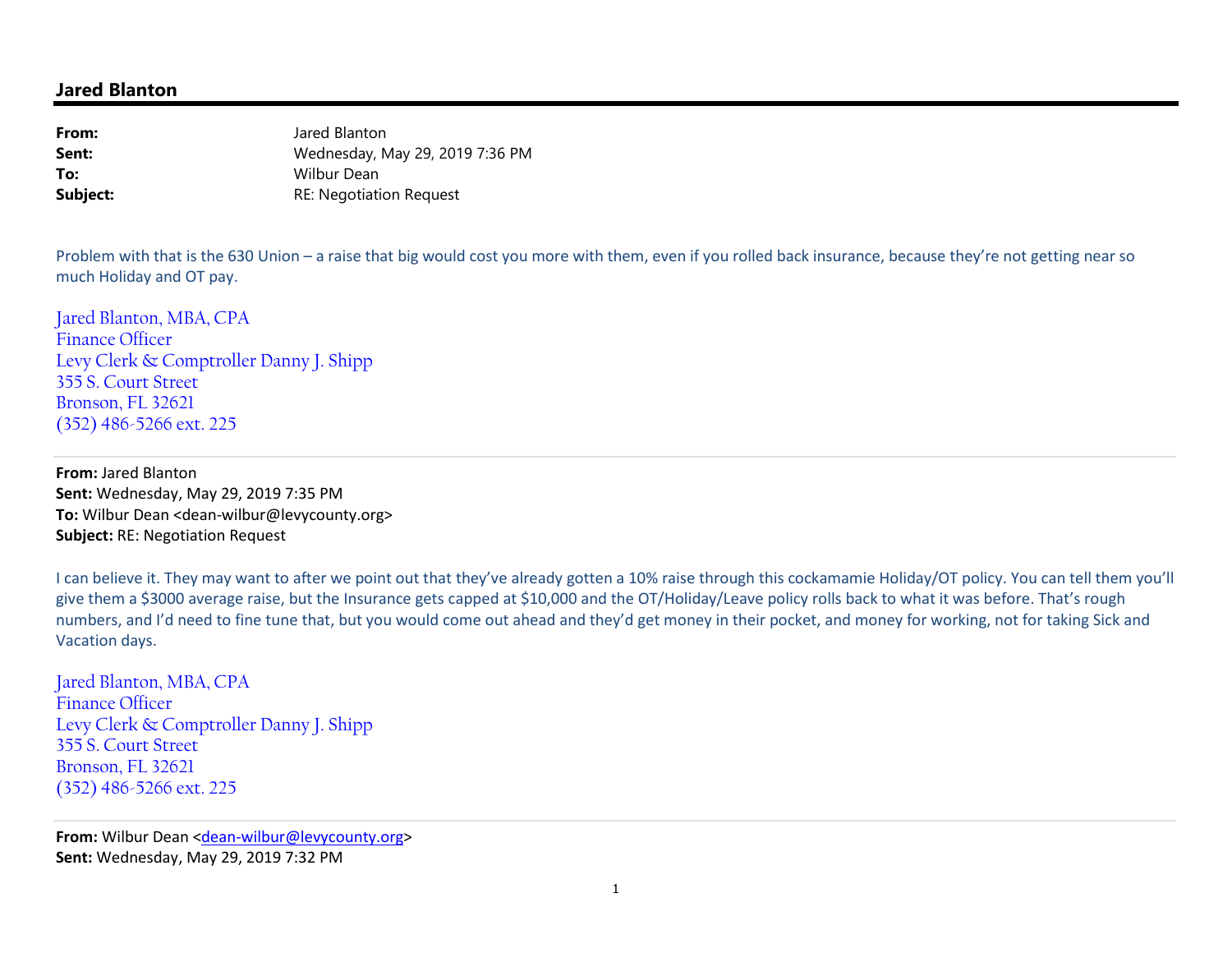To: Jared Blanton <br />blanton-jared@levyclerk.com> **Subject:** Re: Negotiation Request

I wanted to cry

Get Outlook for Android

**From:** Jared Blanton **Sent:** Wednesday, May 29, 2019 7:28:30 PM **To:** Wilbur Dean **Subject:** RE: Negotiation Request

Well, isn't that timely?

Jared Blanton, MBA, CPA Finance Officer Levy Clerk & Comptroller Danny J. Shipp 355 S. Court Street Bronson, FL 32621 (352) 486-5266 ext. 225

From: Wilbur Dean <dean-wilbur@levycounty.org> **Sent:** Wednesday, May 29, 2019 7:27 PM **To:** Jared Blanton <ba>shanton-jared@levyclerk.com> **Subject:** Fwd: Negotiation Request

Get Outlook for Android

**From:** Wilbur Dean **Sent:** Wednesday, May 29, 2019 7:06:54 PM **To:** Jacqueline Martin **Subject:** Fwd: Negotiation Request